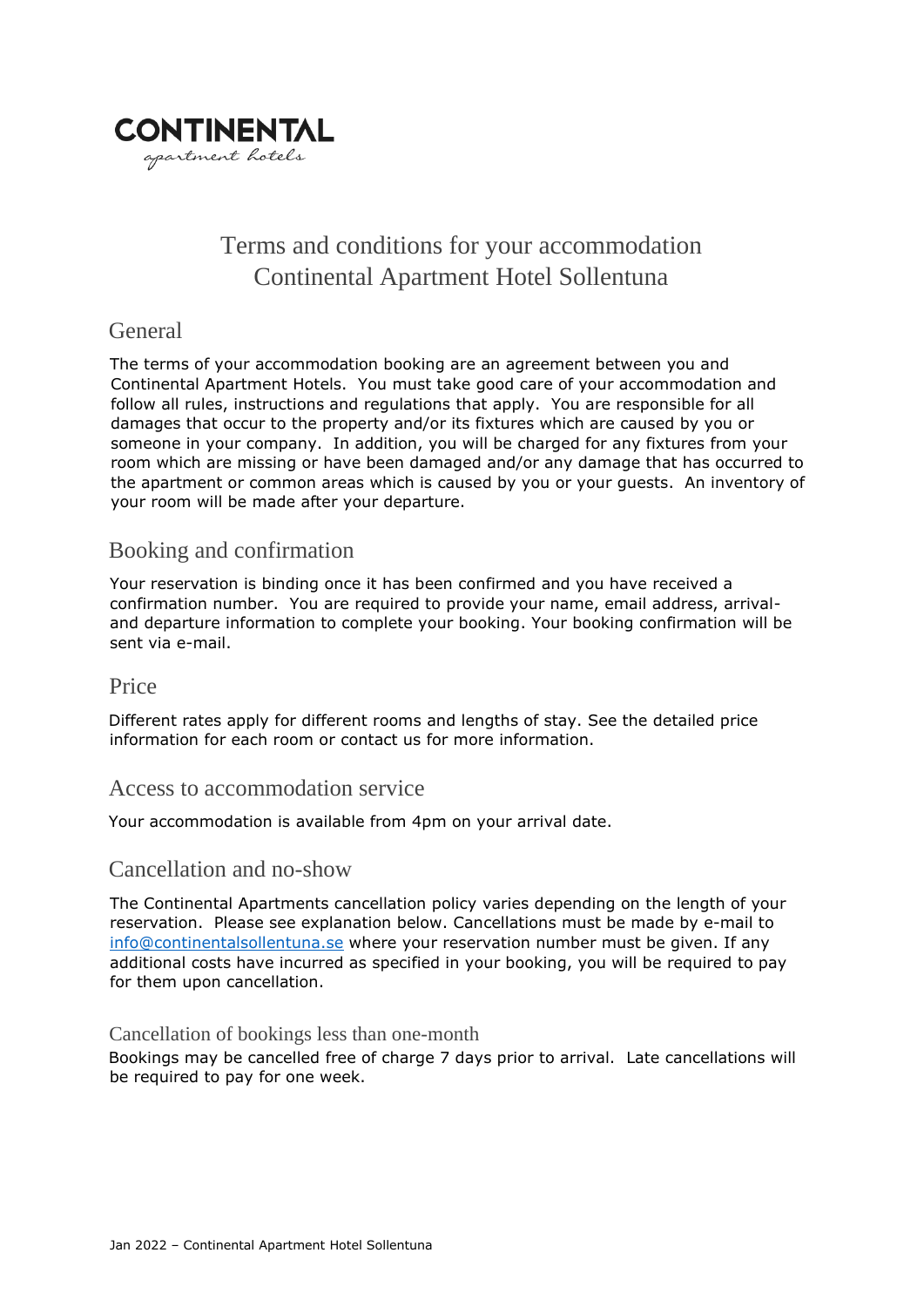

#### Cancellation of monthly booking

Monthly bookings may be cancelled free of charge 10 days prior to arrival. Late cancellations will be required to pay for 50% of the monthly accommodation price.

## Continental´s obligations and your preferences

If Continental Apartment Hotel cannot give you the apartment which you have confirmed, you have the right, without additional cost to receive an equivalent or better apartment if one is available. Please specify any special requirements that you may have when you place your booking, so that we can make the proper arrangements.

#### Smoking and pets

The Continental Apartment Hotel property is entirely smoke-free. It is not permitted to smoke anywhere indoors, beside an open window, on the balcony or under the kitchen fan. It is not permitted to open the emergency doors and smoke on the stairs or in front of the hotel entrance. If these smoking rules are violated, Continental Apartment Hotels has the right to charge you for costs incurred for decontamination, with a minimum charge of SEK 5,000.

Pets are not allowed anywhere within the property at any time.

#### Fire Alarm

A fire alarm is installed in each hotel apartment not far from the kitchen. It is important to be careful when cooking so that the fire alarm is not activated. The kitchen fan must always be on when cooking - and you should not fry or cook food so hard that it causes too much smoke or steam which can set off the alarm. When the fire alarm goes off, the fire brigade is called automatically. There is no way to turn off the alarm, and only the fire brigade can reset the alarm. Call 010-1789720 and inform us that the fire alarm has been activated.

If the fire alarm goes off due to negligence (eg with cooking, smoking, etc.) in the room, the guest will be charged for the emergency cost (minimum SEK 13000). Extra costs must also be charged to the guest if a fire technician and / or the emergency service is called (minimum SEK 5000).

It is not allowed to dismantle the fire alarms in the apartments. If this is done, the guest will be charged the cost for a fire technician to mount the alarm again and reset the alarm due to technical faults, and for a property emergency if they are called (minimum SEK 5000).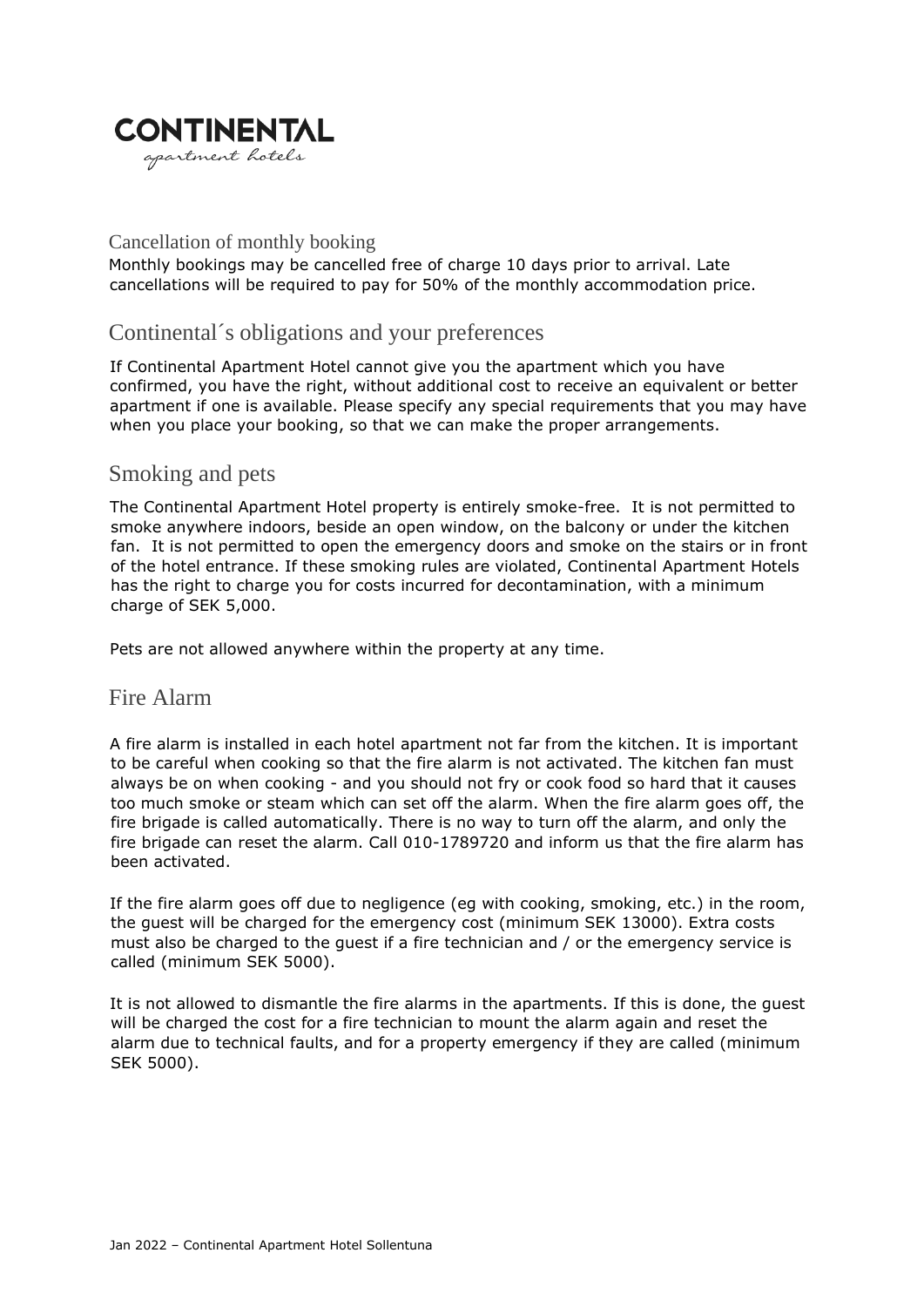

## Cleaning

Cleaning of common areas is done on Mondays and Fridays. Weekly room cleaning is done on Fridays from 9am. Room cleaning service includes normal room cleaning and changing of all bedlinens and towels. The cleaning staff will not move your personal belongings and will not wash your dishes. Weekly cleaning is done for guests that have lived in the apartment a least 3 nights, och have a booking which is more than 7 nights. Weekly cleaning is not done on Friday if you check out the following Saturday or Sunday. Guests cannot choose a time for weekly cleaning. The cleaning staff begin work at 9am and clean all rooms until they are done. Then, they travel to other jobs that they have that day and cannot return to the hotel. If you do not want to have your weekly cleaning, please contact us at [info@continentalsollentuna.se](mailto:info@continentalsollentuna.se) in good time.

If additional room cleaning is required after the guest's check-out date, Continental Apartment Hotels has the right to charge for extra cleaning. The cleaning service does not include washing dirty dishes left in the apartment. If dirty dishes are left upon your departure, an additional cost of SEK 500 will be charged.

### Payment

All reservations are charged directly after you have received a booking confirmation unless other arrangements have been made with customer service. Bookings made through customer service may be paid by invoice or with credit card (Visa / Mastercard) If room payment has not been made, Continental Apartment Hotel has the right to prohibit access to your room.

#### Keys

The Continental Apartment Hotel building in Sollentuna is unmanned. Therefore, you do not need to check-in at a reception. Instead, use your digital code card to access the hotel.

Your digital code card contains codes for the entrance door and your apartment. The code for the entrance door is automatically changed daily in your code card. Simply press on the link every day to see the new code. *Always press # before entering the code.*

The code for your apartment will remain the same throughout your stay if it is less than 3-weeks\*. Your room code must first be "activated" with a 10 digit "Start Code" (which is light gray in the code card). After your room code is activated, you only need to enter the five-digit code. *Always press # before entering the code. \*If your stay is more than 3 weeks, a new code will be automatically sent to your email after every 3rd week of your stay.*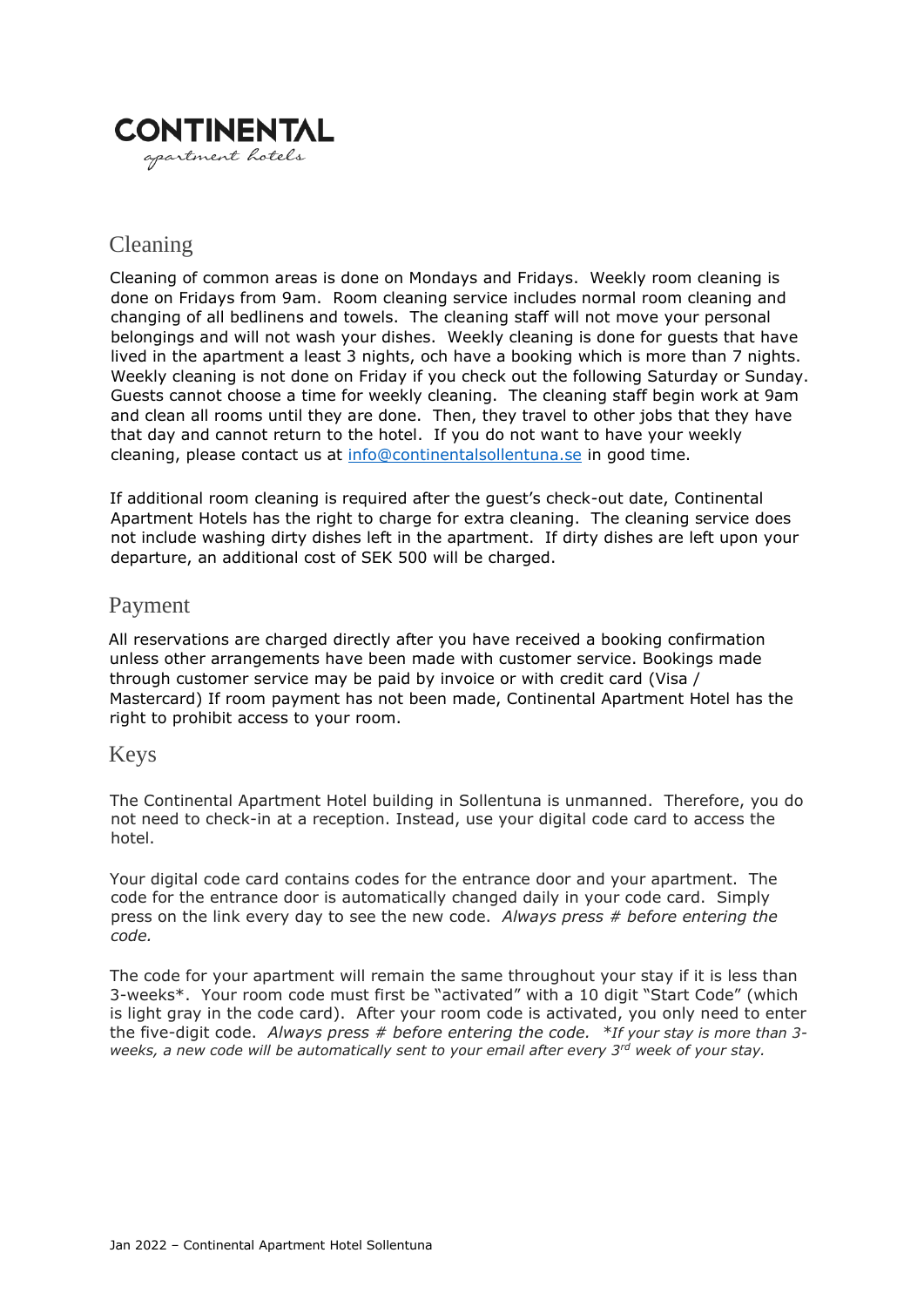

## Checking in

Since Continental Apartment Hotel Sollentuna is unmanned, you do not need to check-in at a reception. Instead, use your digital code cared to access the hotel. Check-in time is 4pm at the earliest.

### Checking out

Prior to your departure, please empty your room from your belongings, empty the refrigerator and freezer, wash all dirty dishes in the dishwasher, turn off the lights and all electronic equipment. You must leave your apartment no later than 12:00 noon on your departure date. Your room code is deactivated at 12:00 noon on your departure date.

### Storage of valuables and luggage

Continental Apartment Hotels has the right, by law, to retain luggage as security for a claim against a guest and in some cases, also to sell it. Continental Apartment Hotels has no responsibility for property stored in your room. A separate storage or luggage room is not available.

#### Your own safety

For security reasons, we only allow employees, partners, and residents to stay in the rooms or other reserved premises. Always check where emergency exits, and fire extinguishers are located. Look for fire escape details posted on the inside of your room door. In the case of fire, call 112 and state the address: Lomvägen 23F & 23H, Sollentuna – Continental Apartment Hotel.

## Service & Repair Requirements

If you have any problems or service needs that arise between 8am and 4pm on weekdays, please contact us at [info@continentalsollentuna.se](mailto:info@continentalsollentuna.se) or call +46 (0)10 17 89 720.

For help with acute service problems outside of normal office hours, (for example – water leaks or electricity outage) call our answering service at +46 (0)10 17 89 720.

## Continental´s complaints policy

Continental Apartment Hotels has no strict responsibility for the property that you store in your room. However, should it prove that Continental or Continental's partners have acted negligently or in any other way have been guilty of your property being damaged or lost, Continental Apartment Hotel will be responsible for the lost/damaged property.